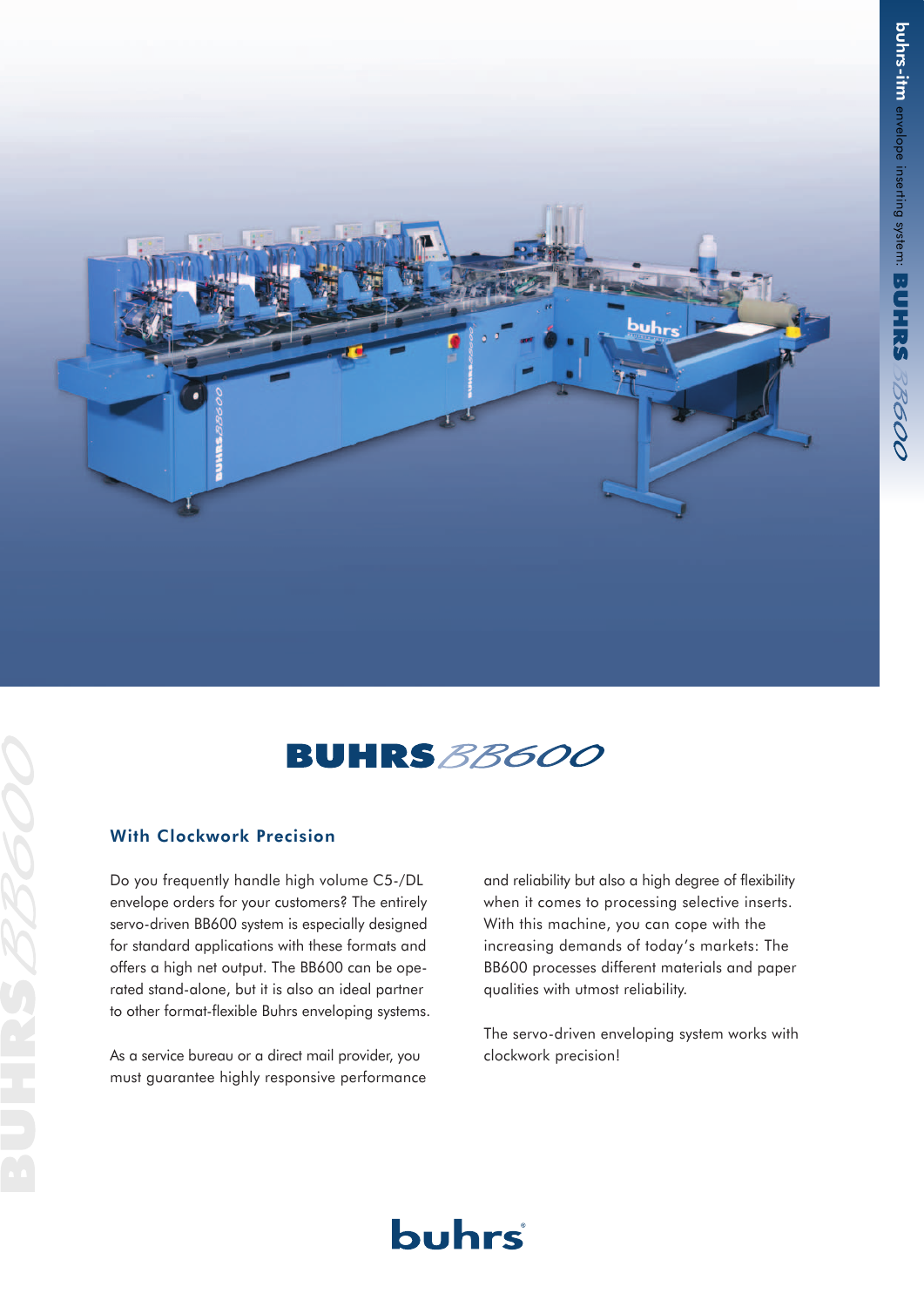

# Compelling Reasons for the Implementation of the BB600

The BB600 is worth the investment. The servo drive allows on-the-fly handling procedures: You can - for example - use the control panel to flexibly define the dispense time of the insert. The BB600 comes with an automatic troubleshooting routine. Envelopes which cannot be processed are simply guided into an eject gate. Handling of missed and double sheets at the insert stations is also automated. In the end, you will have a machine with low downtimes and an excellent net output. A special application allows you to save a multitude of settings which can then be called up on demand. This means that you can set up repetitive jobs in the blink of an eye. The feeders can be exchanged at short notice. The easy-access gathering section minimises reset times and machine idle time.

A further advantage of the BB600 is its small footprint. The machine is available in different designs and is ideally adaptable to the space requirements in your company. If you run more than one production line, the BB600 can be configured so that its production direction matches that of the other machines. This ensures quick and uncomplicated procedures.

# BB600 – Robust Design & Long-Term Value

The robust design and the low costs of service and maintenance will give your company a competitive edge and uphold the long-term value of the machine. The BB600 can process up to 14.000 envelopes for B5 to C6 format products per hour. The gathering section is equipped with either a 6-element or an 8-element feeder basis, which can be modularly upgraded to a maximum of 12 feeders.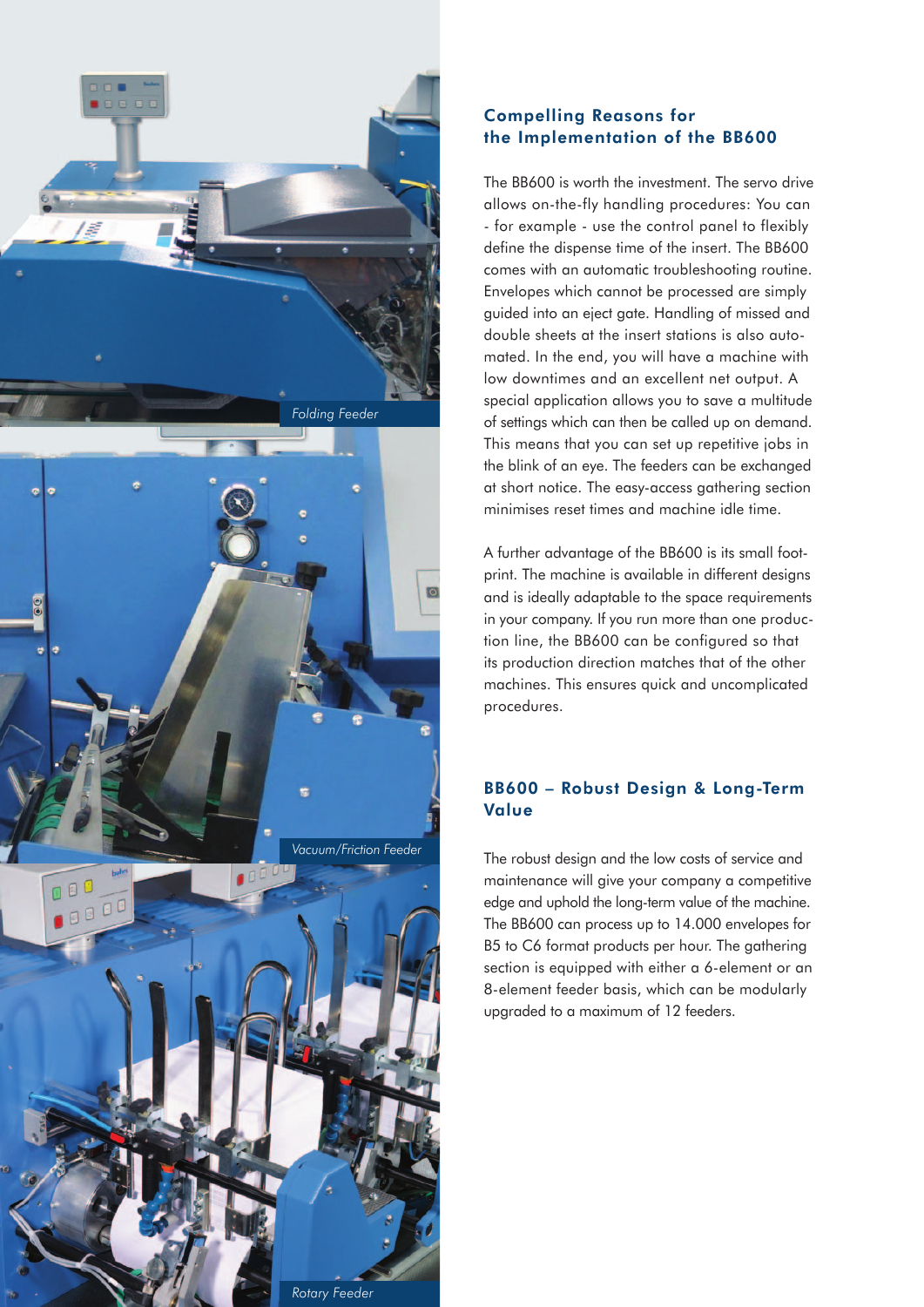### Feeders

With a wide range of available feeders, an optimum process can be defined for any kind of insert:

- Folding feeder
- Vacuum/friction feeder
- Rotary feeder
- Shuttle feeder

#### Your Additional Options

You can upgrade the machine with the following modules:

- Insert autoloader
- Reading unit on feeding stations
- Kicker for zip code separation
- Read & print applications

# The BB600 at a Glance

A central feature of this system is its processing speed for consistent envelope orders with the formats B5 to C6 as well as DL and C5. Overview of further features:

- High net output
- Modularity and reliability
- Simple operating and retooling procedures
- Long-term value due to the robust design and modularity
- Low maintenance and upkeep costs

Settings which can be saved and called up again save time and money!